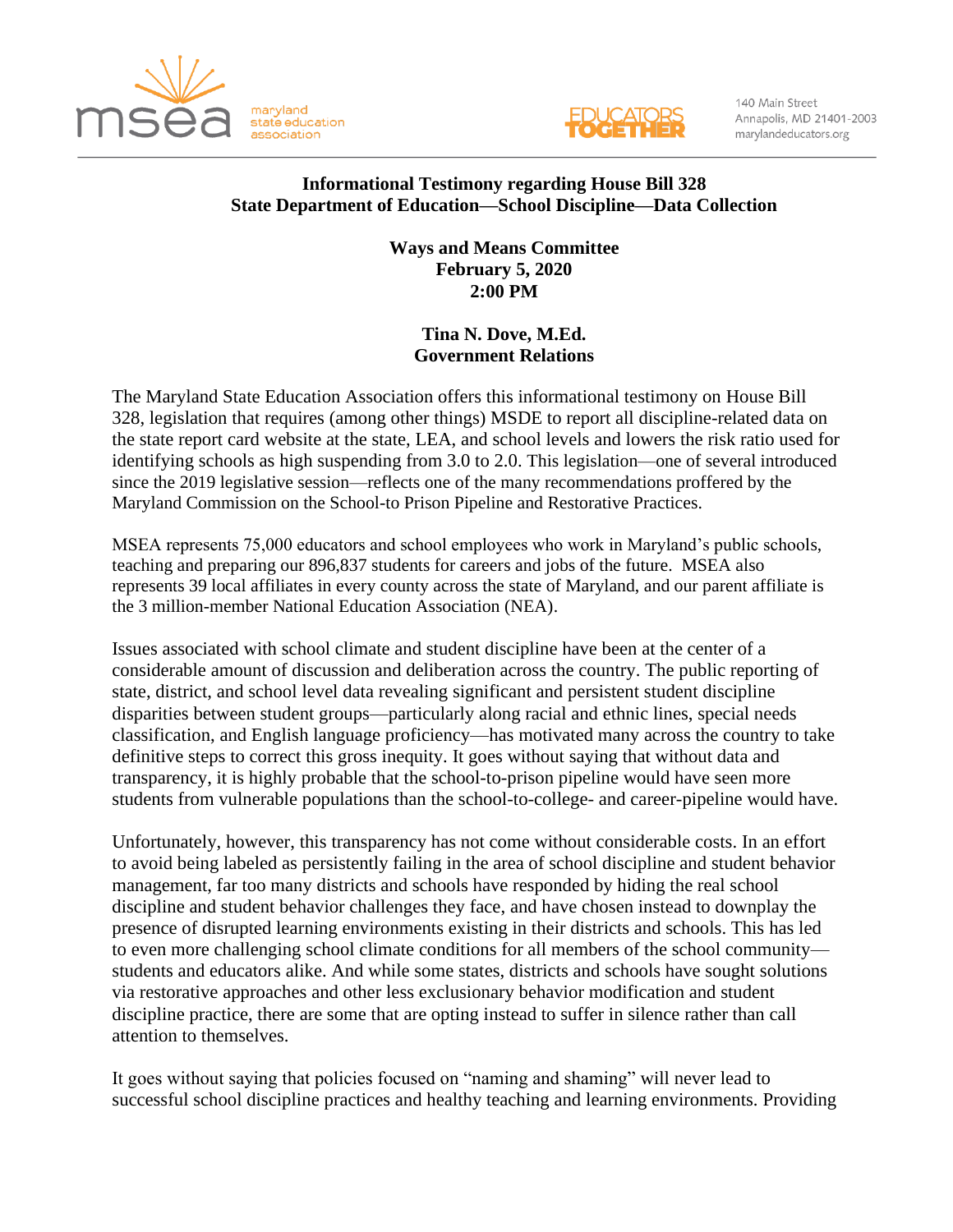

on-going training, resources, and supports at the district and school building level are what is required to bring about systemic change in how school discipline is handled.

The members of the School-to-Prison Pipeline and Restorative Practices Commission believed that measures such as those proposed in this legislation, "will help schools because it provides information that they can use to review their practices and develop a corrective action plan if rates approach or surpass the threshold."<sup>1</sup> We have no doubt that this is possible. However, it cannot happen in absentia of the above referenced resources and supports. We know that some of the recommendations called for by the Kirwan Commission<sup>2</sup> and believed to be part of the forthcoming Blueprint for Maryland's Future legislation would assist in providing said funding, resource, and policy supports necessary. These recommendations include:

• Element 2a, Design Assumptions 1b and 1f

*Teacher preparation will be much more rigorous, and induction will be integrated with teacher preparation more systematically…. Universities offer teacher training programs and evaluate their students' competencies at a level of rigor comparable to the countries with the top student performance by: b) Requiring future teachers to take courses and demonstrate competencies, including racial awareness and cultural competence, designed to enable them to teach the Maryland curriculum frameworks, including how to teach students from different racial, ethnic, and economic backgrounds as well as different learning abilities and social/emotional needs and how to implement restorative practices in such a way to enable students to reach the college- and career-readiness standards; and f) Requiring future teachers to learn the skills necessary and demonstrate competencies to effectively manage student behavior.*

• Element 4b, Design Assumption 2, 3, 6 and 8

*Train school staff in all schools to recognize mental health issues as well as other issues related to trauma and coordinate access to needed mental health and other services for students, as part of the effort to increase school safety. (See Senate Bill 1265 of 2018 – signed into law as Chapter 30) …Each LEA will have at least one licensed behavioral health coordinator dedicated to support school behavioral health with a master's degree and behavioral health training and experience in schools (mental health coordinator in each LEA required under Senate Bill 1265). Staff in all schools will be trained to recognize student behavioral health issues, as well as students experiencing trauma or violence outside of school and how to refer students to behavioral health services. Scale up school behavioral health service availability to ensure that all students have some exposure and access to behavioral health programming and services and to ensure that schools without an SBHC will organize response plans to connect all students to community-partnered school-based or community-based behavioral health and other services, as needed. School staff will also be* 

<sup>1</sup>

[https://www.law.umaryland.edu/media/SOL/pdfs/Programs/ADR/STPP%20%20RP%20Commission%20Final%20](https://www.law.umaryland.edu/media/SOL/pdfs/Programs/ADR/STPP%20%20RP%20Commission%20Final%20Report.pdf) [Report.pdf](https://www.law.umaryland.edu/media/SOL/pdfs/Programs/ADR/STPP%20%20RP%20Commission%20Final%20Report.pdf) (Page 18) (Accessed February 2, 2020)

<sup>2</sup> <http://dls.maryland.gov/pubs/prod/NoPblTabMtg/CmsnInnovEduc/2019-Interim-Report-of-the-Commission.pdf> (Accessed on February 2, 2020)